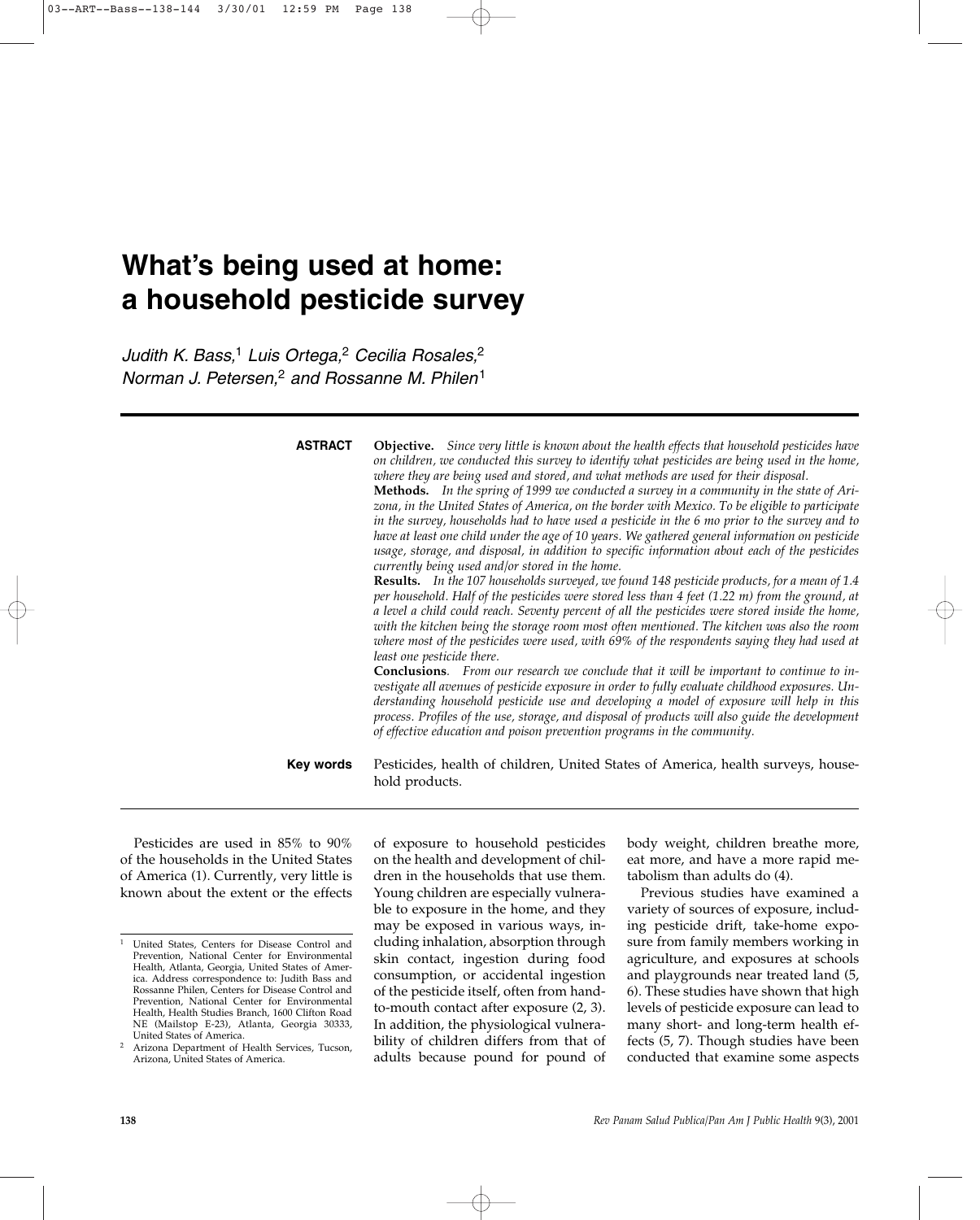of household pesticide use and childhood exposure (8–12), very few have comprehensively examined the exposure potential for children in the home.

The purpose of this study was to develop an inventory and description of household pesticide use in a community in the United States of America that is on the border with Mexico, and to examine potential routes of exposure for young children living in those homes.

#### **METHODS**

#### **Study design**

We assessed household pesticide use by a community-based survey conducted in March 1999. We made telephone calls and conducted interviews within a one-week period. The study population consisted of all households in the community of Douglas, Arizona, a town that was selected specifically because it is a nonagricultural area; agricultural pesticides are not addressed in this study.

### **Study participants**

We conducted a systematic random sampling to choose study participants. Using a residential phone book, we gave lay health workers (*promotoras*) a list of approximately 200 names (five or six pages from the phone book) of possible participants to contact, determine eligibility, and set up interview appointments with. The health workers were community members who were recruited to help with this study because of their interest in community health issues. They were paid specifically for work they did with this study on a per-interview basis. The health workers were instructed to start with the first name on their list and call every fifth name; when they reached the end of their list, they returned to the second name on the list and continued on following the same pattern. Nine health workers and one super-

visor were trained by the project researchers on how to make phone calls, set up interviews, and conduct the survey. The local supervisor was trained to help the research staff deal with local inquiries and problems that might arise in carrying out the study. Of these 10 persons, the supervisor and eight of the health workers actually participated in the study.

Eligibility for study participation was based on the respondent having used at least one pesticide at home (household pesticide was defined during the initial phone call) in the 6 mo prior to the survey, and having a child under the age of 10 years living in the home.

#### **Household survey**

We assessed pesticide use by a oneon-one interview, conducted by the health workers, in the participant's home. During the initial telephone contact, the health worker had asked to interview the person in the household most likely to know about household pesticide use. The term "household pesticide" was defined for the study respondents as any product used in or around the home for cockroaches, insects, termites, rats and other rodents, fleas and ticks, and weeds in the garden, as well as to keep animals away from the garden or yard.

During the in-home interviews, the health workers asked the respondents to show them all of the products they used for pest control. The health workers collected information about each product, including location of use (including which rooms), frequency of use, pesticide concentration, form of pesticide applied (e.g., aerosol spray, pellet, powder, etc.), purpose of application (i.e., target pests), mode of application, and area covered by application. We also collected information about the use of the pesticides by the respondent and other household members, treatment by outside companies, and pesticide disposal methods.

For each labeled pesticide, the health workers recorded the active

ingredients and the registration number the product had been given by the United States Environmental Protection Agency (EPA). The health workers were asked to take samples of any product found without labeling, either because the label was illegible or the product was not in its original container. Following an established protocol, these unlabeled-product samples were transported to the laboratories of the United States Centers for Disease Control and Prevention (CDC) in Atlanta, Georgia, for content analysis. Two samples of unlabeled products were taken.

#### **Analysis**

We used EPA registration numbers, product name, and active ingredients lists to confirm the brand and name of each pesticide. In addition, for general product and active-ingredients identification purposes we used the Internet site of the California Department of Pesticide Regulation (http:// www.cdpr.ca.gov) and the EPA Pesticide Product Label System, a software product on CD-ROM that contains images of registered pesticide product labels submitted to the EPA Office of Pesticide Programs. To assign toxicity rankings for each of the active ingredients, we used the 1998 edition of the *Farm Chemicals Handbook* (13).

We conducted analyses based on four toxicity classes of the active ingredients and also on signal words (danger, warning, and caution) on the pesticide products themselves. We calculated descriptive statistics using SPSS 9.0 software (SPSS Inc., Chicago, Illinois, United States of America).

#### **RESULTS**

The health workers made a total of 986 telephone calls. Approximately one-fourth of the numbers called were for nonresidential locations, had been disconnected, or were not answered. Another 30% of the calls made went to households that did not meet eligi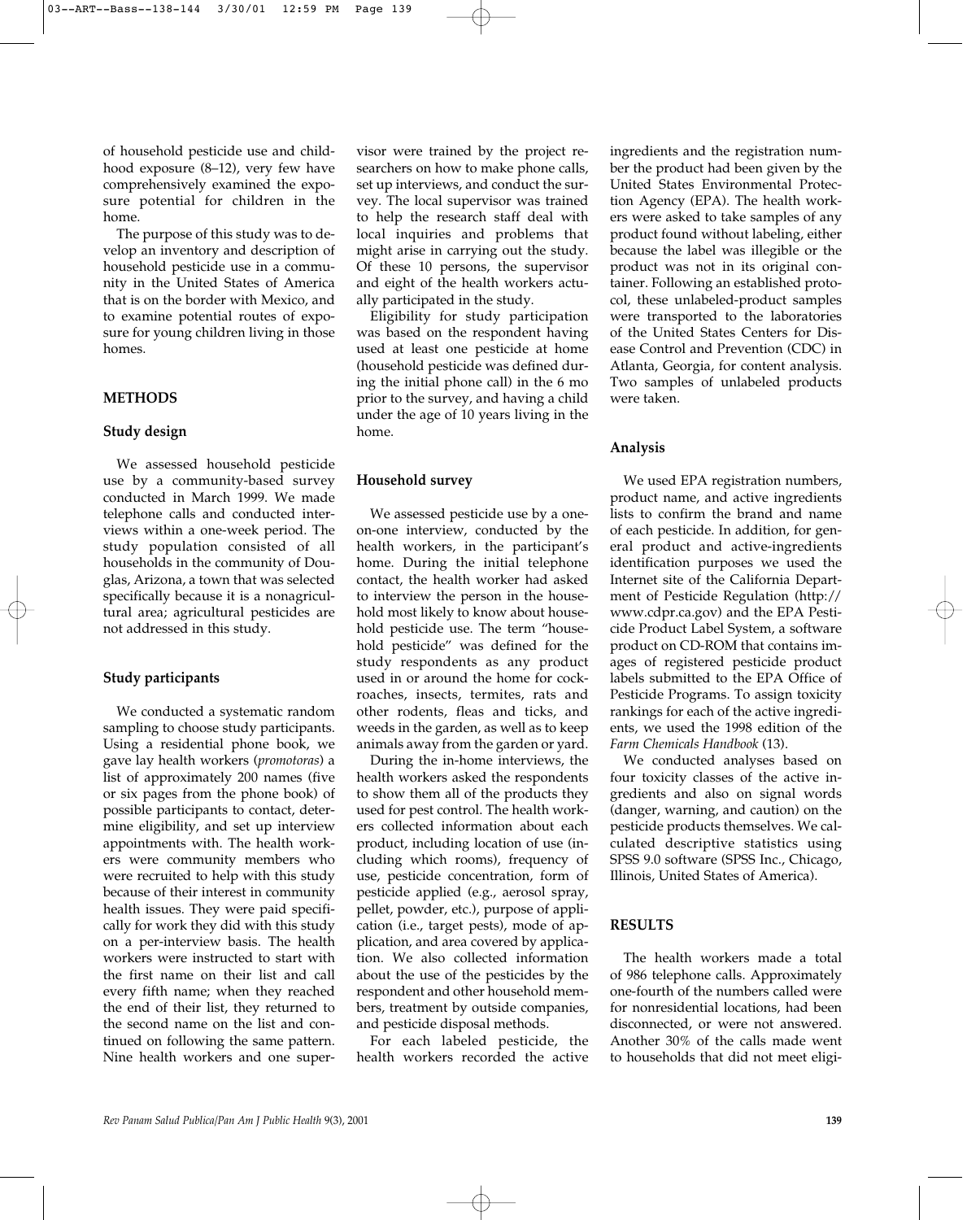bility requirements. Of the 141 eligible contacted households, 107 successfully completed interviews with participants who met the inclusion criteria, for a participation rate of 75.9%.

Of the 107 respondents, 90 of them (84%) were female. The majority of the respondents (89%) self-identified as Hispanic, with 72 (67%) of the respondents preferring the interviews be conducted in Spanish. Other demographic characteristics of the respondents are shown in Table 1.

#### **General pesticide use survey**

All of the study participants had used pesticides in the 6 mo prior to the survey, with 75% reporting pest problems during the same time period. Roaches and ants were the most frequently reported pests. Nearly 40% of respondents reported having weed problems for which they used pesticides.

Over a third of the respondents indicated use of a professional exterminator in the 6 mo prior to the survey. None of them knew what chemicals the exterminators had applied.

Nearly two-thirds of the households had only one pesticide in their home at the time of the survey. Six of the households (5.6%) had three or more products, with two of these participants reporting having seven pesticide products in the home. The mean number of pesticide products per home was 1.4.

#### **Survey of the specific pesticides**

A total of 148 pesticide products were found in the 107 surveyed households (Table 2). These 148 products represented more than 50 specific commercial pesticides. Forty-seven (32%) of the pesticide products were used once a week or more, with another 42 (28%) used once a month.

The majority of the pesticides (70%) were stored inside the house (excluding the basement), with the kitchen being the most often used storage

room (45%) (Table 2). Fifty-six percent of the products were in child-resistant containers. About a third of all the products were kept in a locked storage area. Nearly 50% of the households stored their pesticides less than four feet (1.22 m) from the ground, a height accessible to young children.

Few of the pesticides (11%) had been in the home for more than 24 mo, with most being brought into the home in the year prior to the survey (Table 2). Nearly all of the products were obtained in the United States; 7% came from Mexico. Additional details on pesticide storage and use are shown in Table 2.

Pesticide products were used both inside the house and also outside the home, such as in the yard and around the foundation. Approximately 70% of the respondents said they had used

the pesticide in the kitchen and nearly 55% had used it in the bathroom. In addition, nearly 60% of the respondents reported having used the product outside (data not shown).

Participants were asked in which rooms they used the pesticide products. Figure 1 shows the number of pesticides used in each room. Each pesticide could be used in more than one room of the home, as well as outside the house.

Inside the house the most common sites of application were the floors (55%) and baseboards (33%). Sixteen percent of the pesticides were used in cupboards with dishes or cookware, and 12% were used in cupboards where food was stored. Many of the pesticide products were used in multiple locations and multiple rooms, as well as outside the house.

| TABLE 1. Demographic characteristics of participants, household pesti- |  |
|------------------------------------------------------------------------|--|
| cide survey, Arizona, 1999 (107 households surveyed)                   |  |

| Characteristic             | No. <sup>a</sup>        | $\%$ a |
|----------------------------|-------------------------|--------|
| Respondent gender          |                         |        |
| Female                     | 90                      | 84.1   |
| Male                       | 17                      | 15.9   |
| Language of interview      |                         |        |
| Spanish                    | 72                      | 67.3   |
| English                    | 35                      | 32.7   |
| Reading skills             |                         |        |
| Able to read English       | 71                      | 66.4   |
| Able to read Spanish       | 95                      | 88.8   |
| Number in household        |                         |        |
| 2-3 people                 | 25                      | 23.3   |
| 4-5 people                 | 59                      | 55.1   |
| 6-8 people                 | 23                      | 21.4   |
| Children under age 10      |                         |        |
| 1 child                    | 37                      | 34.6   |
| 2 children                 | 45                      | 42.1   |
| 3-5 children               | 25                      | 23.3   |
| Type of home               |                         |        |
| Single-family detached     | 75                      | 70.1   |
| Multifamily                | 9                       | 8.4    |
| Trailer/mobile home        | 9                       | 8.4    |
| Single-family attached     | 8                       | 7.5    |
| Apartment/other            | $\overline{\mathbf{4}}$ | 3.7    |
| Window screens             |                         |        |
| On all of the windows      | 84                      | 78.5   |
| On some of the windows     | 15                      | 14.0   |
| On none of the windows     | 6                       | 5.6    |
| Pets                       |                         |        |
| Pets kept in the household | 55                      | 51.4   |
| Pesticides used on pets    | 22                      | 40.0   |

a Totals may not add to 107 households or to 100% due to some nonresponses to survey questions.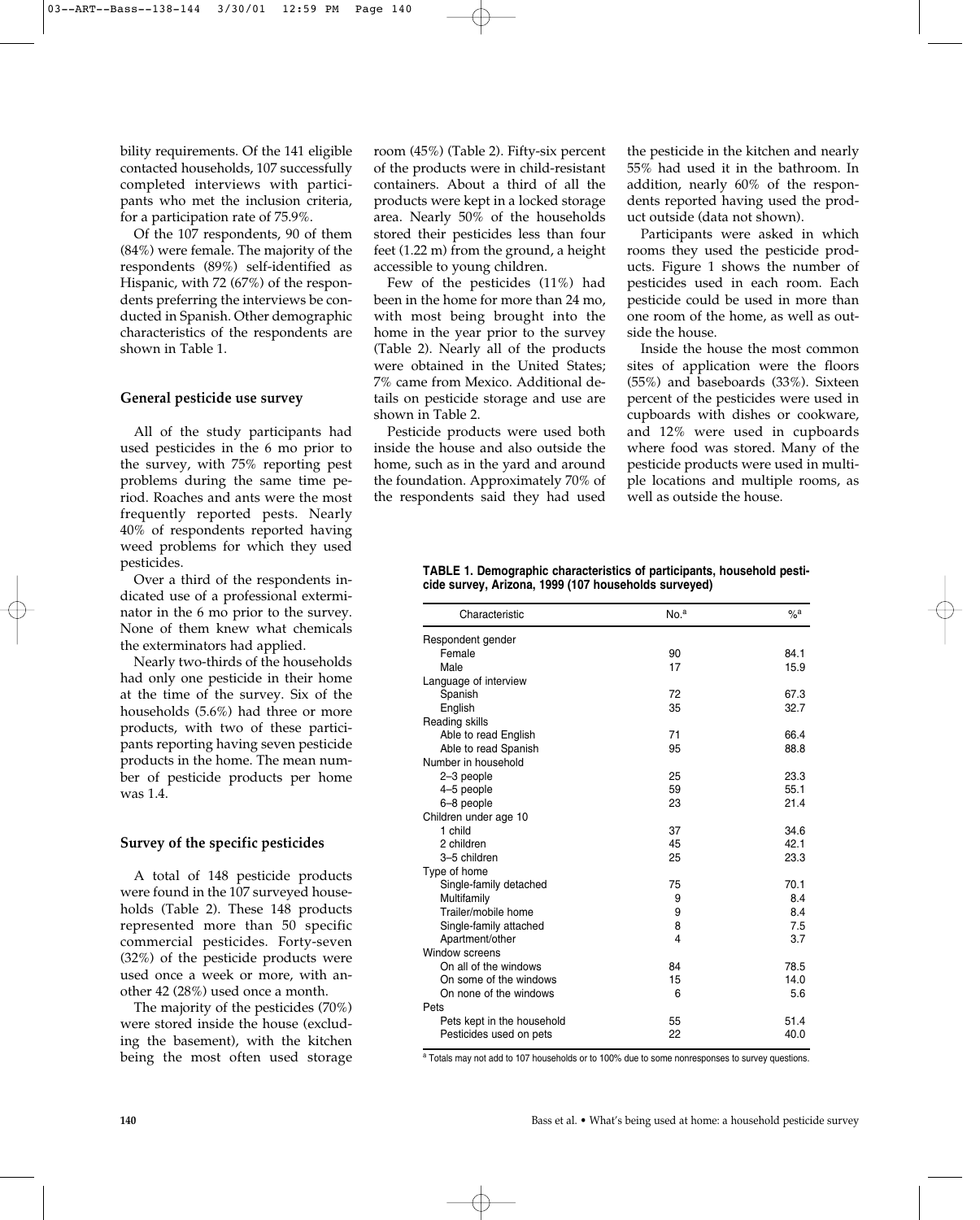**TABLE 2. Household pesticide types and characteristics, household pesticide survey, Arizona, 1999 (148 individual pesticide products found)**

|                            | No. <sup>a</sup> | $\%$ a |
|----------------------------|------------------|--------|
| Type of pesticide          |                  |        |
| Insecticide                | 135              | 91.2   |
| Rodenticide                | 10               | 6.8    |
| Herbicide                  | 3                | 2.0    |
| Storage of pesticide       |                  |        |
| Kitchen                    | 67               | 45.3   |
| Garage/Shed                | 30               | 20.3   |
| Laundry room/Washroom      | 14               | 9.4    |
| Other - inside the home    | 11               | 7.4    |
| Other - outside the home   | $\overline{7}$   | 4.7    |
| <b>Bathroom</b>            | $\overline{7}$   | 4.7    |
| <b>Basement</b>            | $\overline{4}$   | 2.7    |
| Closet                     | 4                | 2.7    |
| Storage precautions        |                  |        |
| Child-resistant container  | 83               | 56.1   |
| Pesticide locked away      | 55               | 37.2   |
| Storage risks              |                  |        |
| Stored less than 4 feet    |                  |        |
| from the ground            | 72               | 48.6   |
| Kept near food             | 5                | 3.4    |
| Kept near dishes/cookware  | 5                | 3.4    |
| Disposal                   |                  |        |
| Throw it away              | 132              | 89.2   |
| Wrap in separate container |                  |        |
| before throwing away       | 10               | 6.8    |
| Other                      | 5                | 3.4    |
| Frequency of use           |                  |        |
| More than once per wk      | 20               | 13.5   |
| Once per wk                | 27               | 18.2   |
| Once per mo                | 42               | 28.4   |
| Once every 3 mo            | 23               | 15.5   |
| Once every 6 mo            | 16               | 10.8   |
| Once per yr                | 13               | 8.8    |
| Time stored in the home    |                  |        |
| Less than 6 mo             | 75               | 50.7   |
| $6-12$ mo                  | 24               | 16.2   |
| $12 - 24$ mo               | 17               | 11.5   |
| More than 24 mo            | 16               | 10.8   |

<sup>a</sup> Totals may not add to 148 products or to 100% due to some nonresponses to survey questions.

Participants were also asked about the locations within the rooms where they used the pesticide products. Figure 2 shows the number of times a particular location within the rooms or in an area outside the house was sited as being one where each of the 148 pesticide products was used; each pesticide could be used in more than one location.

Thirty-seven active ingredients were identified from the 50 different commercial pesticides. Table 3 lists these ingredients in order of the number of times we found them. Each pesticide could have more than one active ingre-

dient. Technical piperonyl butoxide, a synergist often used to slow the enzymatic degradation of various pesticides (14), was the most common ingredient and was found in 23% of the 148 products. Other active ingredients (in descending order of frequency) included pyrethrins (16%), permethrin (12%), d-cis, trans allethrin (11%), diazinon (11%), and boric acid (9%).

Five of the active ingredients were rated as class I chemicals, or highly toxic. These five chemicals were in 21 (14%) of the pesticide products found in the homes. There were no statistically significant differences in toxicity levels by place of storage or frequency of use of the different pesticides. One of the highly toxic chemicals, EPN, is currently banned by the EPA. In addition, a product from China called "Miraculous Insecticide Chalk," also banned by the EPA, was found in seven homes. Toxicity class ratings for the active ingredients are listed in Table 3.

#### **DISCUSSION**

We conducted this survey to begin to answer some of the questions raised in other studies and to strengthen the general knowledge of household pesticide use and potential human exposure, especially in children. This survey was conducted in an Arizona town on the border with Mexico, with relatively low-income Hispanic persons, a population often overlooked both in research in general and in public health initiatives. The results of this survey show that many, but not all, of the issues from other household pesticide surveys (8, 10) are applicable to this population as well. In comparison, this population uses fewer pesticides per household as well as different pesticides from those found in other studies.

The results of this survey agree with other studies that, in general, household pesticide use does not appear to present a significant exposure hazard. However, in the United States the majority of persons, especially children, are exposed to pesticide products through multiple routes, in-home exposure being only one of many. Thus, understanding and being able to measure exposures to household pesticides is just one piece of the puzzle in completely defining pesticide exposure.

All of the respondents had used a pesticide in the 6 mo prior to the survey, but only 75% of the participants reported having pest problems during that same period. This finding may suggest that some people are using pesticides for preventive purposes, which may not be their intended use.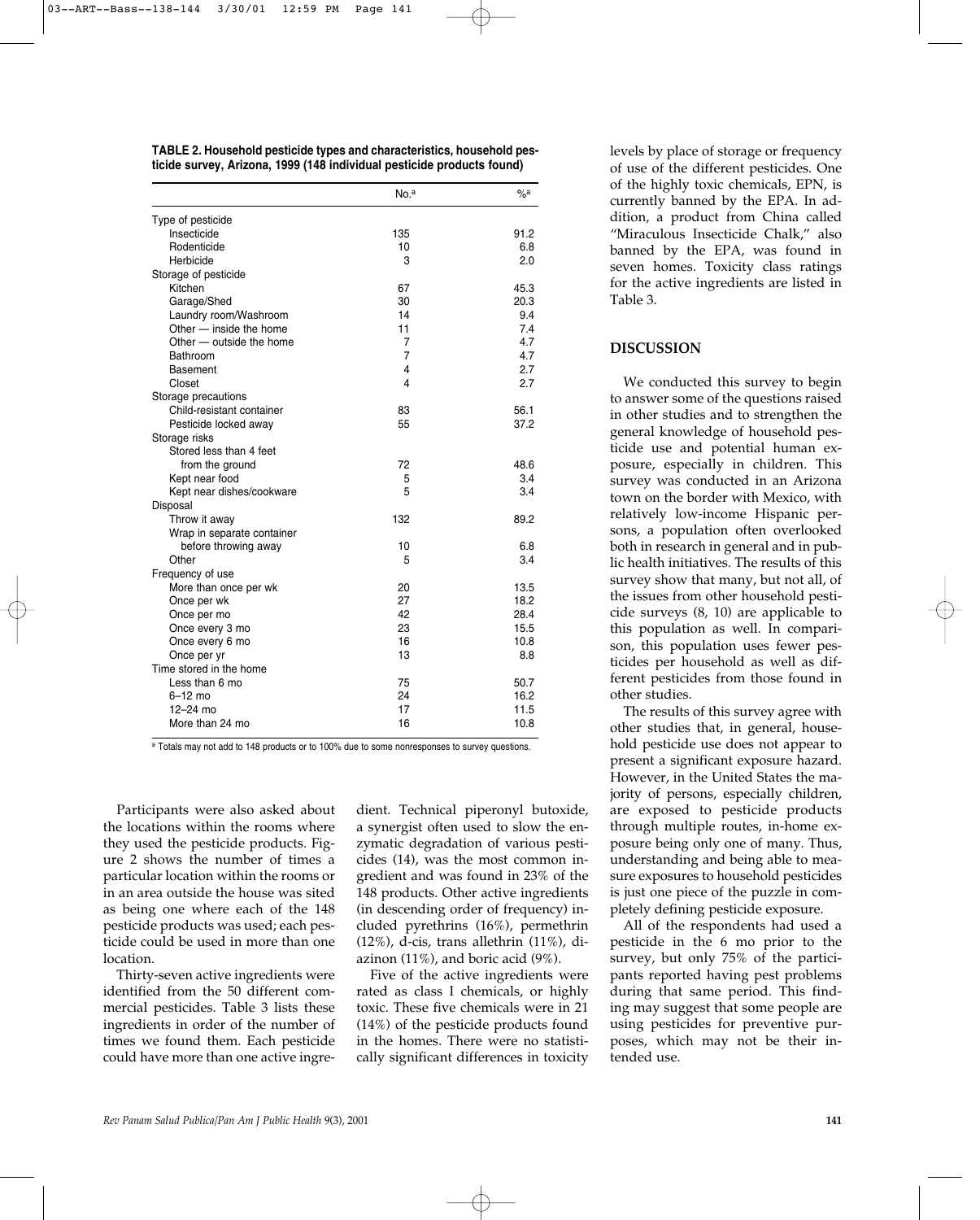

**FIGURE 1. Number of times specific rooms were mentioned for pesticide use in and around the home, household pesticide survey, Arizona, 1999 (148 pesticide products)a**

a Each pesticide could be used in more than one room.

In addition, the respondents said they used the pesticides throughout their homes. While it is not possible to know from this survey whether all the pesticides are being used safely and properly, this is an important concern. An Australian rodenticide poisoning study found that 69% of their study respondents believed that the site where

they put out the poison would not normally allow access to children (15). In addition, the fact that the kitchen is a major location for pesticide application raises concerns over pesticide exposure through food contamination or food preparation.

The mean quantity of products per household was 1.4, slightly lower than

**FIGURE 2. Number of times specific locations were mentioned for pesticide application in and around the home, household pesticide survey, Arizona, 1999 (148 pesticide products)<sup>a</sup>**



a Each pesticide could be used in more than one location.

the amount found in other studies (8–10). However, in the 107 households interviewed, we found more than 50 different commercial pesticides, with over half showing up only once. This finding makes it particularly important for researchers and policy makers to identify the active ingredients in the products in order to understand the potential chemical exposures. It is not enough just to know the brand names of the products, since that does not provide information about the type and quantity of active ingredients.

Many of the identified active ingredients that we found in our survey have low toxicity ratings. That may indicate that people in the households where the pesticides are used are at low risk for adverse health outcomes; however, all pesticides are innately toxic. Accidental ingestion of any one of them can potentially poison a child. In addition, very little is known about the synergistic effect of multiple exposures to different low-toxicity chemicals.

We found four organophosphates as active ingredients in the pesticides: chlorpyrifos, diazinon, dichlorvos, and EPN. Organophosphate pesticides are the leading cause of acute pesticide poisoning among adults (14). The effects of low-level, long-term exposure to organophosphate pesticides for adults and children have not been established. Nevertheless, there is evidence to suggest that significant health problems may occur from exposure (16). Given that organophosphate pesticides currently are used in many different settings, including in agriculture and in the home, the potential for multiple exposures is high.

Two issues raised in other studies that we begin to address in this survey are proper storage techniques and disposal methods of the household pesticides. In regards to storage precautions, the fact that fewer than 40% of the pesticide products were kept in a locked storage area is reason for concern. In addition, of those not kept locked away, 42% were stored less than four feet (1.22 m) from the ground. Because children often open and explore unlocked cupboards, more caution should be taken to prevent potential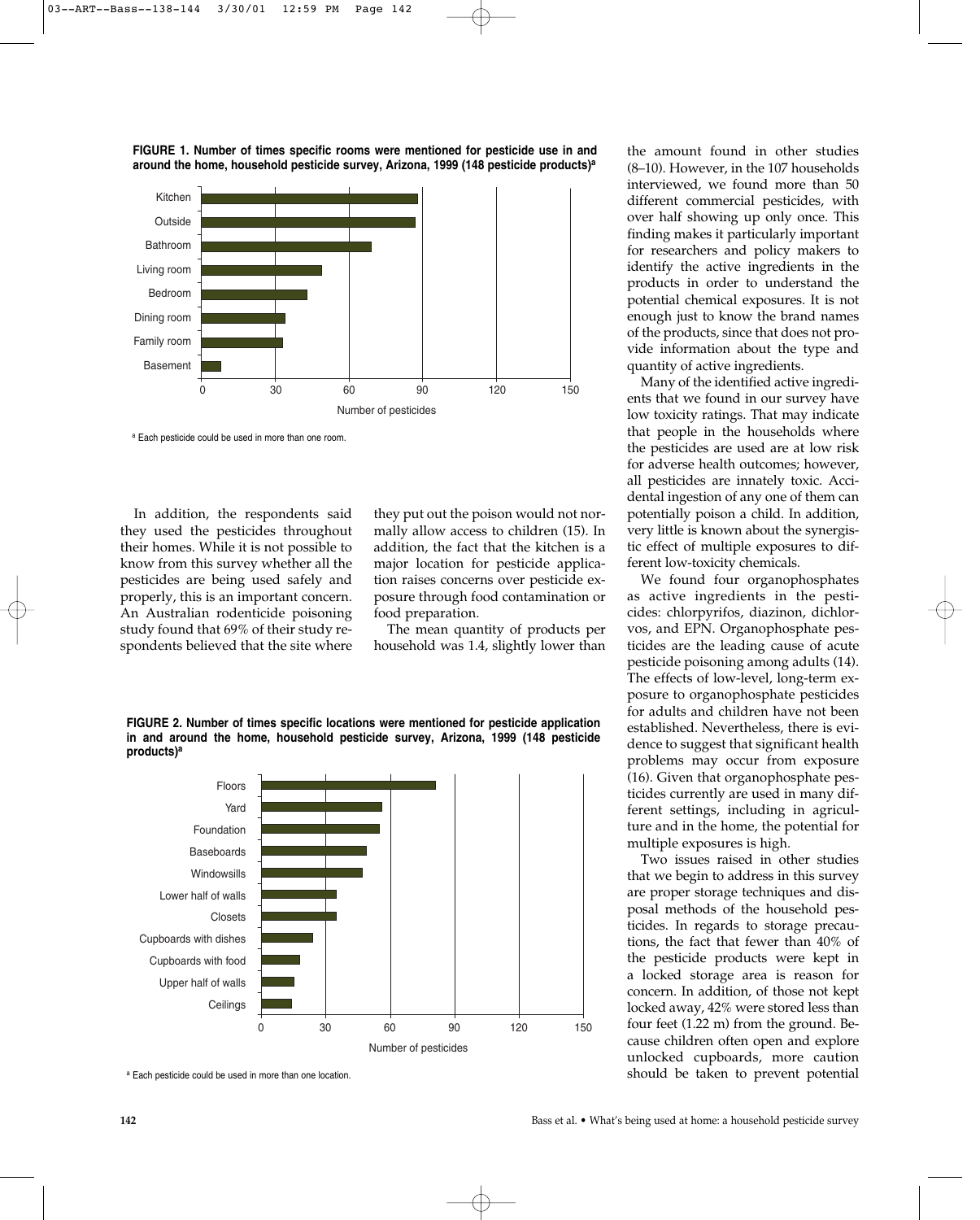**TABLE 3. Active ingredients found in the pesticides, household pesticide survey, Arizona, 1999a** 

| Active ingredient                   | Frequency of<br>occurrence <sup>a</sup> | Toxicity<br>classb |
|-------------------------------------|-----------------------------------------|--------------------|
| Technical piperonyl butoxide        | 34                                      | Class IV           |
| Pyrethrins                          | 24                                      | Class III          |
| Permethrin                          | 18                                      | Class III          |
| d-cis. trans allethrin              | 17                                      | Class II           |
| Diazinon                            | 16                                      | Class III          |
| Boric acid                          | 13                                      | NA                 |
| n-Octyl bicycloheptenedicarboximide | 10                                      | <b>NA</b>          |
| Brodifacoum                         | 9                                       | Class I            |
| <b>Bifenthrin</b>                   | 8                                       | Class II           |
| Chlorpyrifos                        | 8                                       | Class III          |
| Phenothrin                          | 7                                       | Class IV           |
| Tralomethrin                        | $\overline{7}$                          | Class I            |
| Tetramethrin                        | 7                                       | Class IV           |
| Petroleum distillate                | 6                                       | NA                 |
| Fenvalerate                         | 4                                       | Class II           |
| Dichlorvos/DDVP                     | 3                                       | Class I            |
| Propoxur                            | 3                                       | Class II           |
| Cyfluthrin                          | $\overline{2}$                          | Class II           |
| Glyphosate                          | $\overline{2}$                          | Class II           |
| Hydramethylnon                      | $\overline{2}$                          | Class III          |
| Isopropylamine salt                 | $\overline{2}$                          | NA                 |
| Abamectin                           | 1                                       | Class II           |
| Acephate                            | 1                                       | Class III          |
| Bromethalin                         | 1                                       | Class II           |
| Carbaryl                            | 1                                       | Class III          |
| Chlordane                           | 1                                       | Class II           |
| Cypermethrin                        | 1                                       | Class III          |
| Diquat dibromide                    | 1                                       | Class II           |
| EPN                                 | 1                                       | Class I            |
| Fluazifop-butyl                     | 1                                       | Class II           |
| Methyl nonyl ketone                 | 1                                       | Class IV           |
| Naphthalene                         | 1                                       | Class IV           |
| Oil of citronella                   | 1                                       | <b>NA</b>          |
| Prallethrin                         | 1                                       | Class III          |
| Resmethrin                          | 1                                       | Class III          |
| Triforine                           | 1                                       | Class I            |
| Xylene                              | 1                                       | Class II           |

a Active ingredients are from the 50 commercial pesticides found among the 148 individual products found in the homes.

 $<sup>b</sup> NA = information not available.$ </sup>

easy access to many of these toxic chemicals. Additionally, over 40% of pesticides were not in child-resistant containers, creating another potentially significant threat to child safety.

Concerning pesticide disposal, for each pesticide product that the respondents presented, we asked how they would dispose of it when they were done with the product. Responses were open ended, and we recorded them using the respondents' own words. Respondents indicated that nearly 90% off all the pesticide products would just be thrown away. They listed only 7% of the pesticides that they would carefully dispose of, either by wrapping the product in paper and putting it in another bag before throwing it away or by using some other method. This finding raises additional questions about appropriate hazardous waste management.

While some general information was collected, this study did not gather data specific to lawn care and pesticide application. However, due to the number of respondents acknowledging professional applicators, we can infer that such chemicals were applied. The use of these pesticides can be a particular problem for children, who not only come in contact with these pesticides while playing outside but also track them inside (6). This is an area that deserves further attention if we are to fully understand the pesticide exposure risk for children.

Finally, of particular concern were seven households that reported using the "Miraculous Insecticide Chalk," a product from China. This is a product that many of the health workers talked about and used themselves, but is currently banned by the EPA for sale and use within the United States. All seven households said they purchased the product in the United States, with most of them saying they purchased it at a neighborhood store that specializes in Chinese products. This product comes in a package with primarily Chinese writing. Warnings issued by the EPA mentioned that the manufacturer often changes formula from one batch to the next, so the active ingredients cannot be ascertained and monitored. The exposure risk is ill defined not only because of lack of knowledge of the contents of the product, but also because the product is sold in the form of chalk sticks that resemble the nontoxic chalks that children often play with, so there is increased risk that the product will be mistaken for a child's toy.

This survey is one of the few studies that has specifically examined household pesticide use and the possibility that children will be exposed to the pesticides. Because of unique issues related to their growth and development, children may be at greater physiological risk from pesticides than adults are (16). In addition, multiple routes of exposure may affect children. For instance, children may be exposed outdoors while playing, indoors in schools and homes, and through their diets. Although each exposure may be individually small, the additive effects may be substantial (3).

The goal of this study was to begin to characterize routes of childhood exposure to pesticides in the home. This exploratory survey shows that household pesticides are an issue that deserves further research. Exposure risks from household pesticides in general have not been seriously examined by